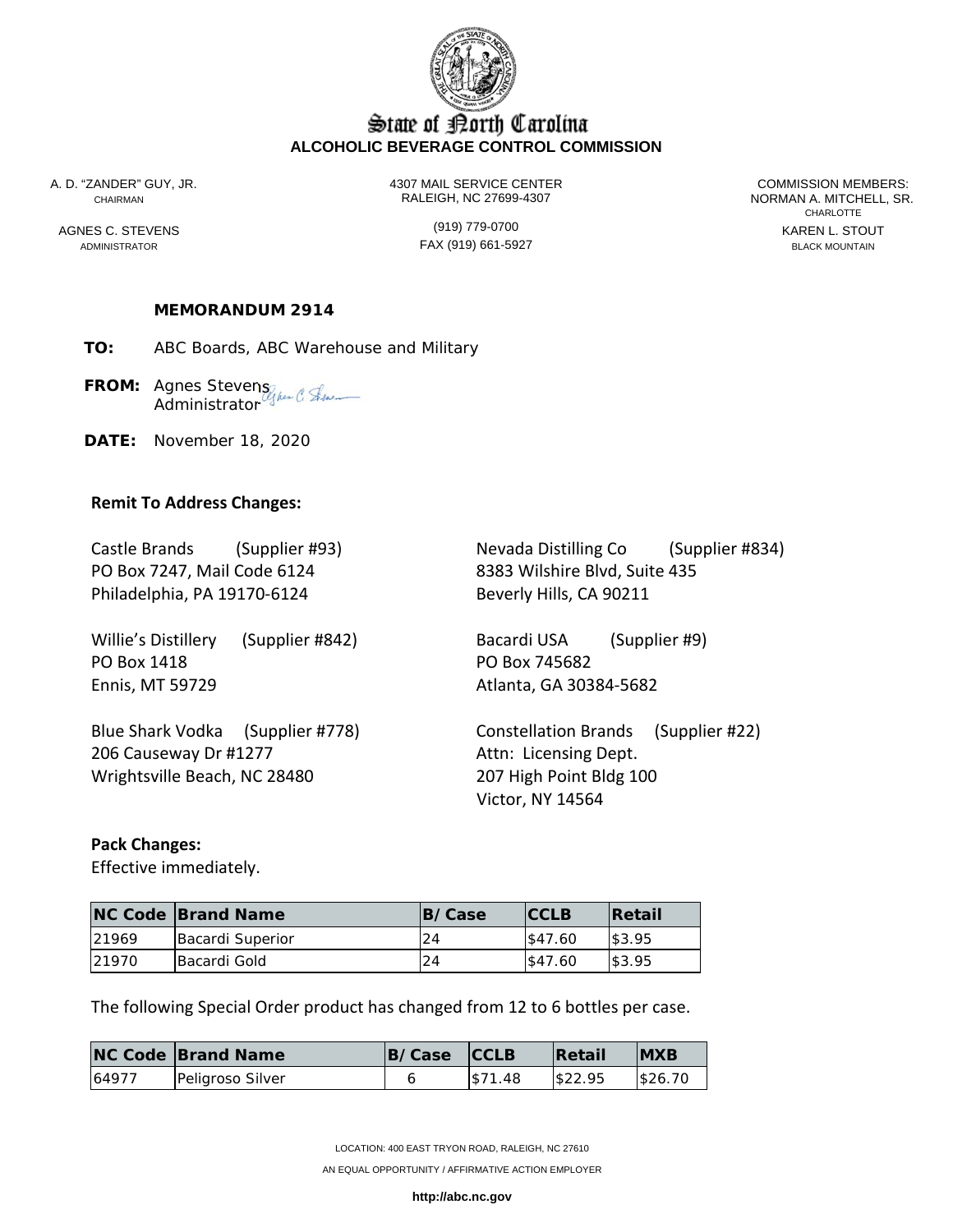Memorandum 2912 Page **2** of **3**

### **Supplier Changes:**

The following products have moved from Copper & Kings to Constellation Brands (supplier #22). The broker is RNDC – Dogwood Div (Donavan Campbell).

|       | <b>NC Code Brand Name</b>             | <b>RBP</b> | <b>Size</b> | <b>Filing Type</b> |
|-------|---------------------------------------|------------|-------------|--------------------|
| 49557 | Copper & Kings Craft American Brandy  | \$34.95    | .75L        | Listed             |
| 50002 | Copper & Kings Floodwall Apple Brandy | \$38.70    | .75L        | Special Order      |
| 49555 | Copper & Kings Butchertown Brandy     | \$59.65    | .75L        | Special Order      |

Gozio Amaraetto now belongs to Total Beverage Solution (supplier #154). The broker is Johnson Brothers (Steve Faltz).

|       | <b>NC Code Brand Name</b> | <b>RBP</b> |       | Size Filing Type |
|-------|---------------------------|------------|-------|------------------|
| 62278 | <b>IGozio Amaretto</b>    | \$28.95    | 1.75L | Special Order    |

HDC Brown Sugar Bourbon has undergone a name change & a supplier change. The new supplier is Luxco (supplier #85). The broker is SGWS – ACES (Barry Sessoms).

|       | <b>NC Code Brand Name</b>      | New UPC      |       | Size Filing Type |
|-------|--------------------------------|--------------|-------|------------------|
| 27094 | <b>BSB Brown Sugar Bourbon</b> | 815079020404 | 1.75L | <b>IListed</b>   |

The following Special Order products have moved to Hotaling & Co (supplier #136). The broker is SGWS – ACES (Barry Sessoms).

| <b>NC Code</b> | <b>Brand Name</b>              | <b>IRBP</b> | <b>Size</b> |
|----------------|--------------------------------|-------------|-------------|
| 34688          | Isle of Arran Port Finish      | \$82.95     | .75L        |
| 34689          | Isle of Arran Sauternes Finish | 582.95      | I.75L       |
| 34690          | Isle of Arran 10Y              | \$61.95     | .75L        |

#### **UPC Changes:**

| <b>NC Code</b> | <b>Brand Name</b>        | <b>New UPC</b> |
|----------------|--------------------------|----------------|
| 37928          | Seagram's VO             | 088004036157   |
| 64977          | Peligroso Silver         | 088004037529   |
| 49220          | Parrot Bay Passion Fruit | 088004037086   |
| 49298          | Parrot Bay Coconut PET   | 088004036577   |